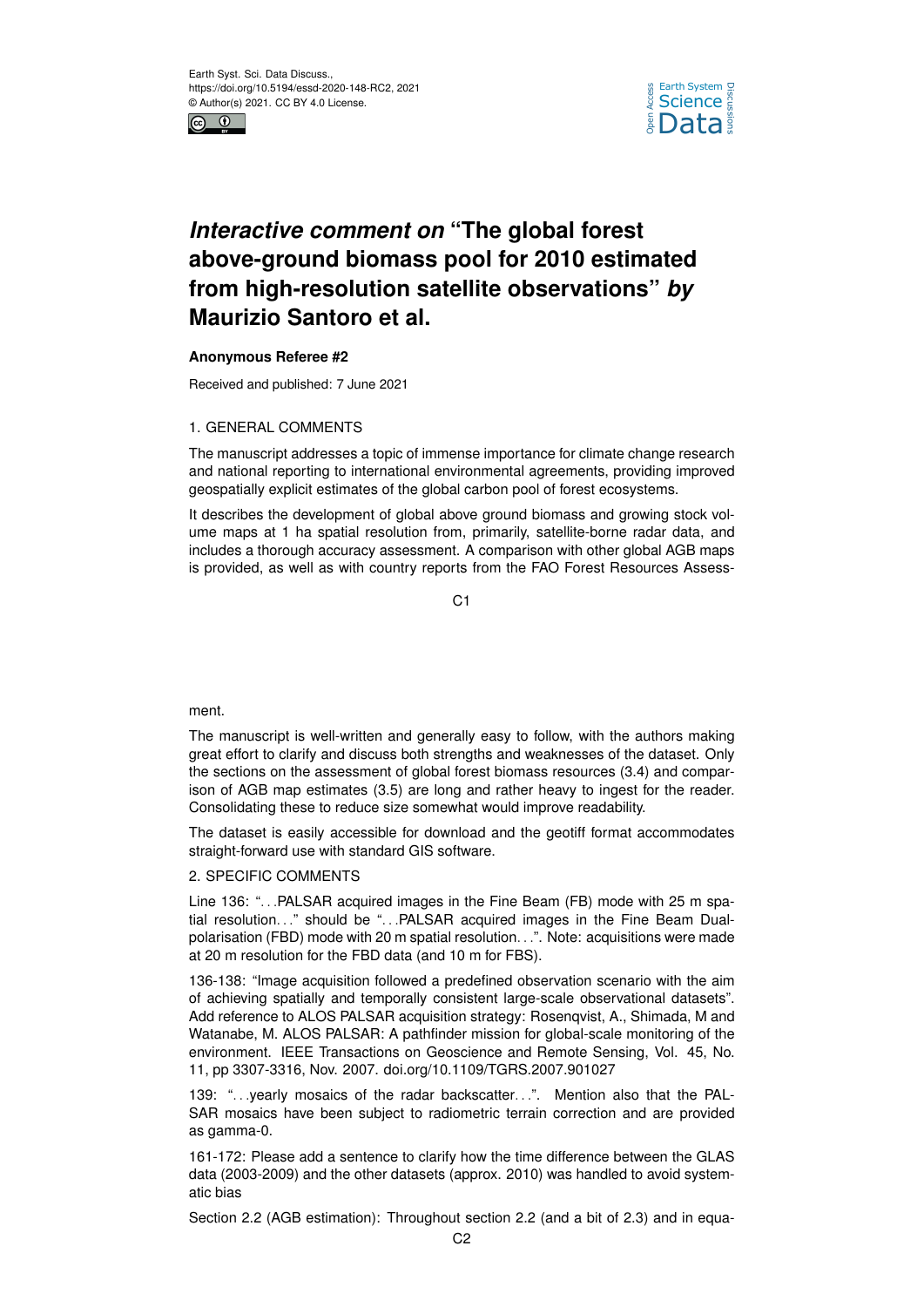tions 1, 3, 7 and 8, sigma-0 is used to denote the radar backscatter, while the SAR data (or at least the L-band mosaics) are provided as gamma-0. This probably does not matter for the models but a brief statement to acknowledge this would be useful to add.

239: "hyper-temporal". How many ASAR scenes were typically available for any given location? The word hyper-temporal gives the impression that Sentinel-1 style temporal density was available, which was hardly the case for ASAR (over perhaps Europe). Perhaps "multi-temporal" would be a more appropriate description?

260: ". . .uncompensated topographic effects in the ALOS PALSAR mosaics. . .". How did you parameterise the uncompensated topographic effects to define the weighting factor?

Could you also add a sentence (here or elsewhere in the text) about the cause of these uncompensated effects? Was it due to a lack or, or insufficient, radiometric slope correction in the PALSAR mosaics?

285: Explain how p1 and p2 in Eq. 6 are derived. Do they vary regionally?

395-396: ". . .the dataset were converted. . . from AGB carbon units (MgC ha-1) to AGB (Table S5)". A bit confusing statement. (Is this perhaps a typo?) Is there a difference between "AGB carbon units" and "AGB"? Table S5 offers no clue what you mean here. Please clarify.

The dataset comparisons in Section 3.1 illustrate the great spatial detail of this dataset compared to earlier mapping efforts and the importance of using high resolution satellite data as basis for the mapping. Impressive.

3.3 (Spatial distribution of AGB) For clarity, suggest to indicate early in the section that the acronyms used (TAr, TeDo, TeM, etc) refer to the FAO global ecological zone nomenclature (it becomes clear further down in Fig 6 but one is left wondering for a while)

C3

3.4 (Assessment of global forest biomass resources). 3.5 (Comparison of AGB map estimates) The sections go into a high level of detail and are rather heavy to ingest for the reader. While I leave it to the discretion of the authors, consolidating these to reduce size somewhat would improve readability.

Figure 7: - The figure does not seem to indicate "Country AGB", but actually "Country AGB density", or rather "Country AGB average density", as you indicate the unit [MG/ha]. - Spent quite some time trying to get my head around the rather complex figure 7. It would be helpful to include some kind of legend which clarifies the different parameters you are using to illustrate not only a comparison between your AGB estimates at those of the FRA report, but also country absolute and relative forest area. Something like: - Size of circle - country forest area in CCI map (same scaling across all continents) - Colour of circle - relative country forest area on continent - Colour ramp - Add units to indicate (blue - smallest area on continent, brown - largest area on continent)

652: "All datasets showed...". Suggest to remind the reader about which datasets, AGB maps, you are referring to here (as one may have lost track of that after the rather dense section 3.4!)

Figure 10. Very helpful summary of section 3.5

722: "Overall, our maps reproduced. . .". Suggest to modify to "Overall, the results indicate that our maps reproduced. . ."

3. TECHNICAL CORRECTIONS

Line 129: "Phase" should be "Phased"

140: "publically" should be "publicly"

141: "0.00022° " should be "0.000225° "

809: "SoloEO" should be "soloEO" ;-)